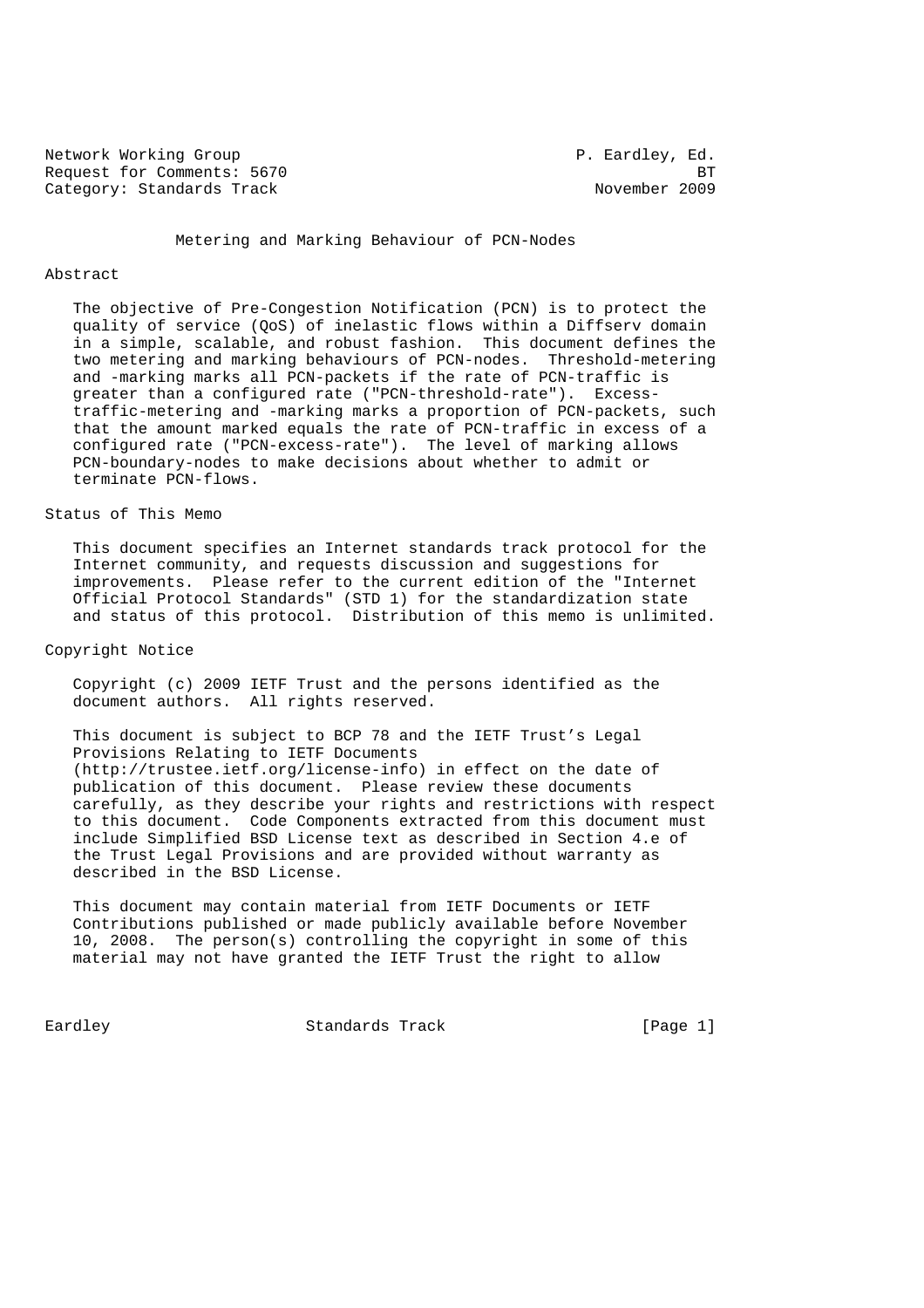modifications of such material outside the IETF Standards Process. Without obtaining an adequate license from the person(s) controlling the copyright in such materials, this document may not be modified outside the IETF Standards Process, and derivative works of it may not be created outside the IETF Standards Process, except to format it for publication as an RFC or to translate it into languages other than English.

Table of Contents

| 2. Specified PCN-Metering and -Marking Behaviours 5 |  |
|-----------------------------------------------------|--|
| 2.1. Behaviour Aggregate Classification Function 5  |  |
|                                                     |  |
|                                                     |  |
|                                                     |  |
|                                                     |  |
|                                                     |  |
|                                                     |  |
|                                                     |  |
|                                                     |  |
|                                                     |  |
|                                                     |  |
| A.1. Threshold-Metering and -Marking 11             |  |
| A.2. Excess-Traffic-Metering and -Marking 12        |  |
| Implementation Notes 13<br>Appendix B.              |  |
| $B.1$ .                                             |  |
| B.2.                                                |  |
|                                                     |  |
| Behaviour Aggregate Classification 15<br>B.3.       |  |
| B.4.                                                |  |
| B.5.                                                |  |
| B.6.                                                |  |
| B.7.                                                |  |

## 1. Introduction

 The objective of Pre-Congestion Notification (PCN) is to protect the quality of service (QoS) of inelastic flows within a Diffserv domain in a simple, scalable, and robust fashion. Two mechanisms are used: admission control to decide whether to admit or block a new flow request, and (in abnormal circumstances) flow termination to decide whether to terminate some of the existing flows. To achieve this, the overall rate of PCN-traffic is metered on every link in the domain, and PCN-packets are appropriately marked when certain configured rates are exceeded. These configured rates are below the rate of the link, thus providing notification to boundary nodes about

Eardley **Standards Track** [Page 2]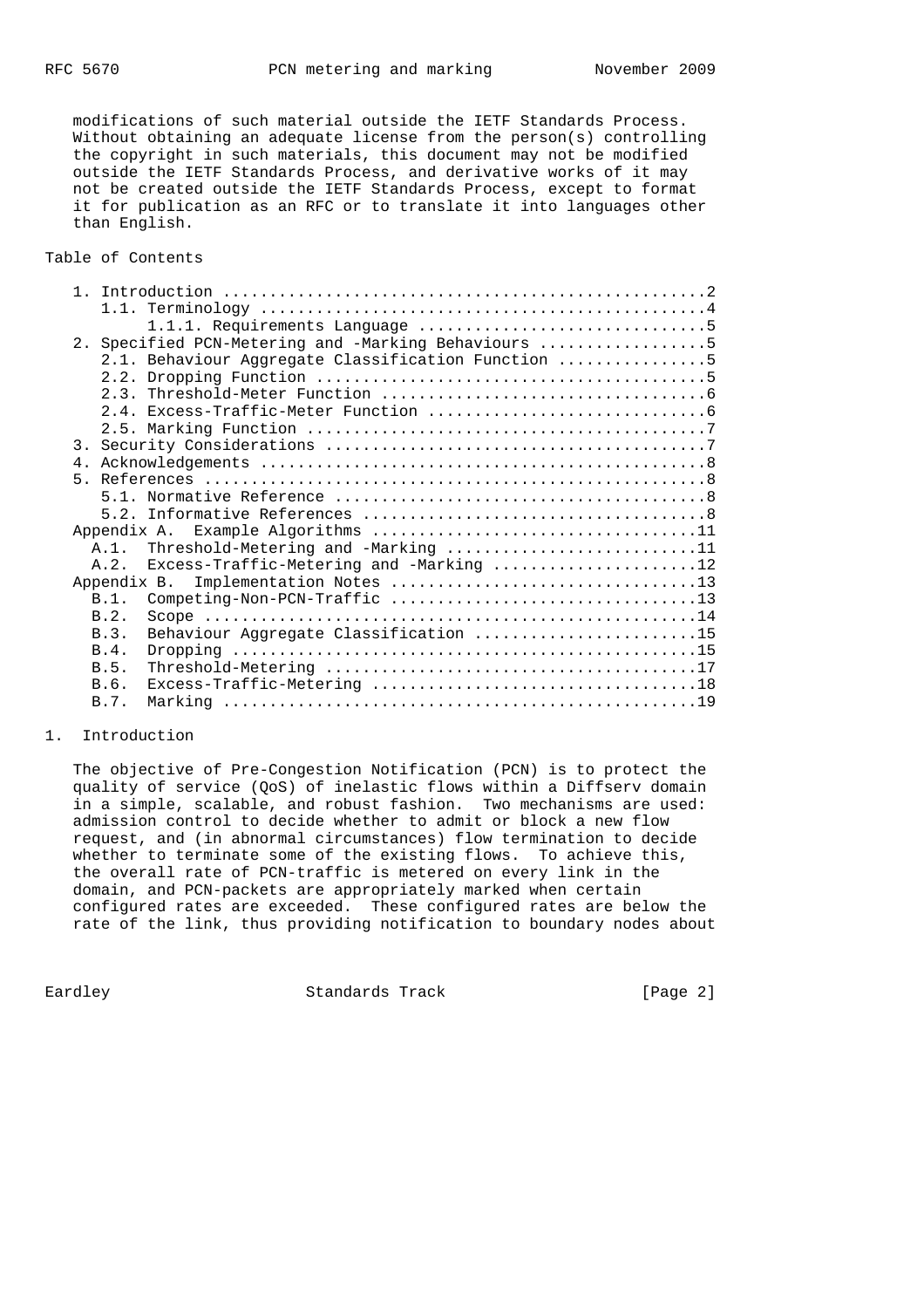overloads before any congestion occurs (hence "Pre-Congestion Notification"). The level of marking allows boundary nodes to make decisions about whether to admit or terminate. Within the domain, PCN-traffic is forwarded in a prioritised Diffserv traffic class [RFC2475].

 This document defines the two metering and marking behaviours of PCN nodes. Their aim is to enable PCN-nodes to give an "early warning" of potential congestion before there is any significant build-up of PCN-packets in their queues. In summary, their objectives are:

- o Threshold-metering and -marking: to mark all PCN-packets (with a "threshold-mark") when the bit rate of PCN-traffic is greater than its configured reference rate ("PCN-threshold-rate").
- o Excess-traffic-metering and -marking: when the bit rate of PCN packets is greater than its configured reference rate ("PCN excess-rate"), to mark PCN-packets (with an "excess-traffic-mark") at a rate equal to the difference between the rate of PCN-traffic and the PCN-excess-rate.

 Note that although [RFC3168] defines a broadly RED-like (Random Early Detection) default congestion marking behaviour, it allows alternatives to be defined; this document defines such an alternative.

 Section 2 below describes the functions involved, which in outline (see Figure 1) are:

- o Behaviour aggregate (BA) classification: decide whether or not an incoming packet is a PCN-packet.
- o Dropping (optional): drop packets if the link is overloaded.
- o Threshold-meter: determine whether the bit rate of PCN-traffic exceeds its configured reference rate (PCN-threshold-rate). The meter operates on all PCN-packets on the link, and not on individual flows.
- o Excess-traffic-meter: measure by how much the bit rate of PCN traffic exceeds its configured reference rate (PCN-excess-rate). The meter operates on all PCN-packets on the link, and not on individual flows.
- o PCN-mark: actually mark the PCN-packets, if the meter functions indicate to do so.

Eardley **Standards Track** [Page 3]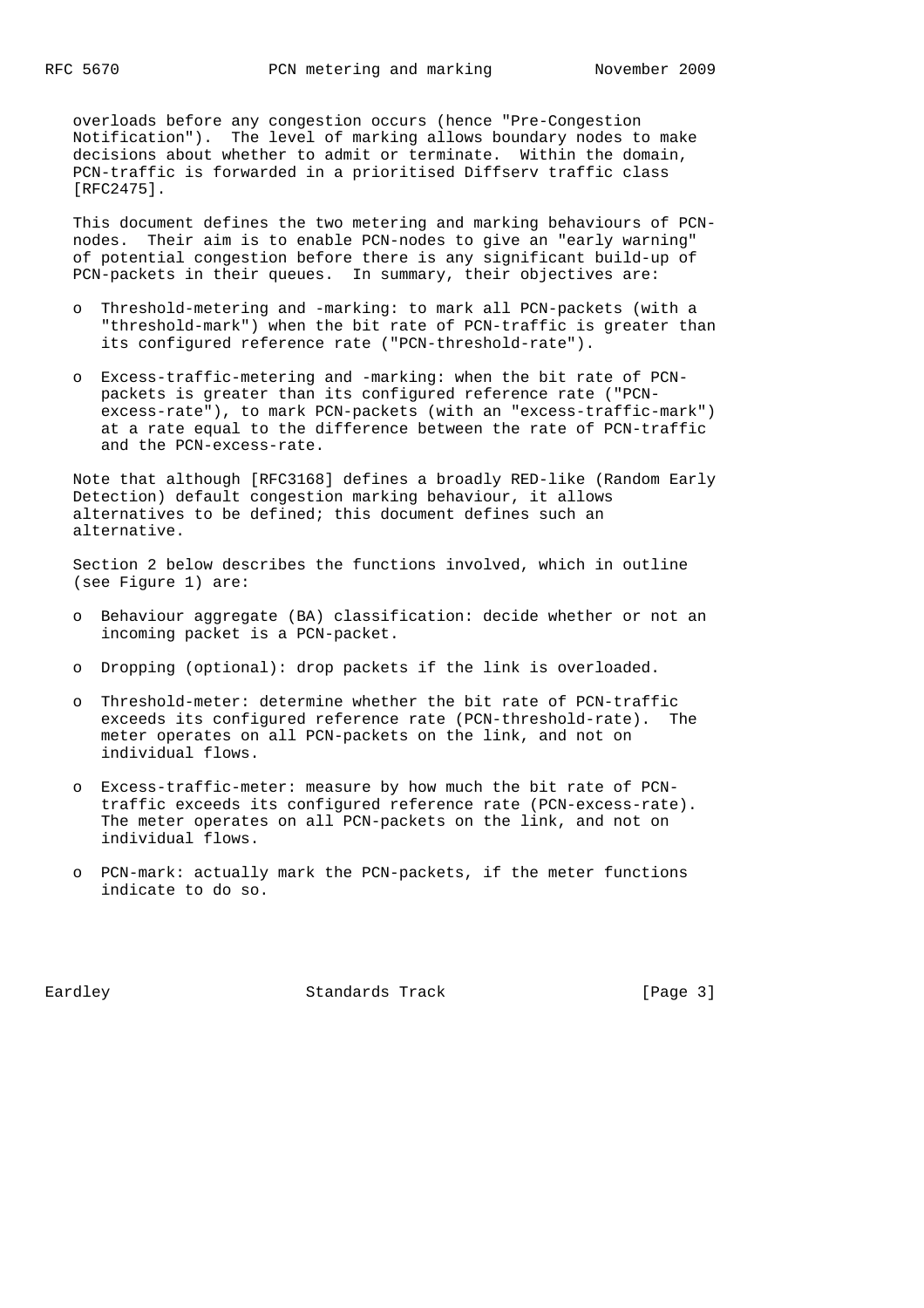

Figure 1: Schematic of PCN-interior-node functionality

 Appendix A gives an example of algorithms that fulfil the specification of Section 2, and Appendix B provides some explanations of and comments on Section 2. Both the Appendices are informative.

 The general architecture for PCN is described in [RFC5559], whilst [Menth10] is an overview of PCN.

1.1. Terminology

 In addition to the terminology defined in [RFC5559] and [RFC2474], the following terms are defined:

 o Competing-non-PCN-packet: a non-PCN-packet that shares a link with PCN-packets and competes with them for its forwarding bandwidth. Competing-non-PCN-packets MUST NOT be PCN-marked (only PCN-packets can be PCN-marked).

 Note: In general, it is not advised to have any competing-non-PCN traffic.

 Note: There is likely to be traffic (such as best effort) that is forwarded at lower priority than PCN-traffic; although it shares the link with PCN-traffic, it doesn't compete for forwarding bandwidth, and hence it is not competing-non-PCN-traffic. See Appendix B.1 for further discussion about competing-non-PCN traffic.

Eardley **Standards Track** [Page 4]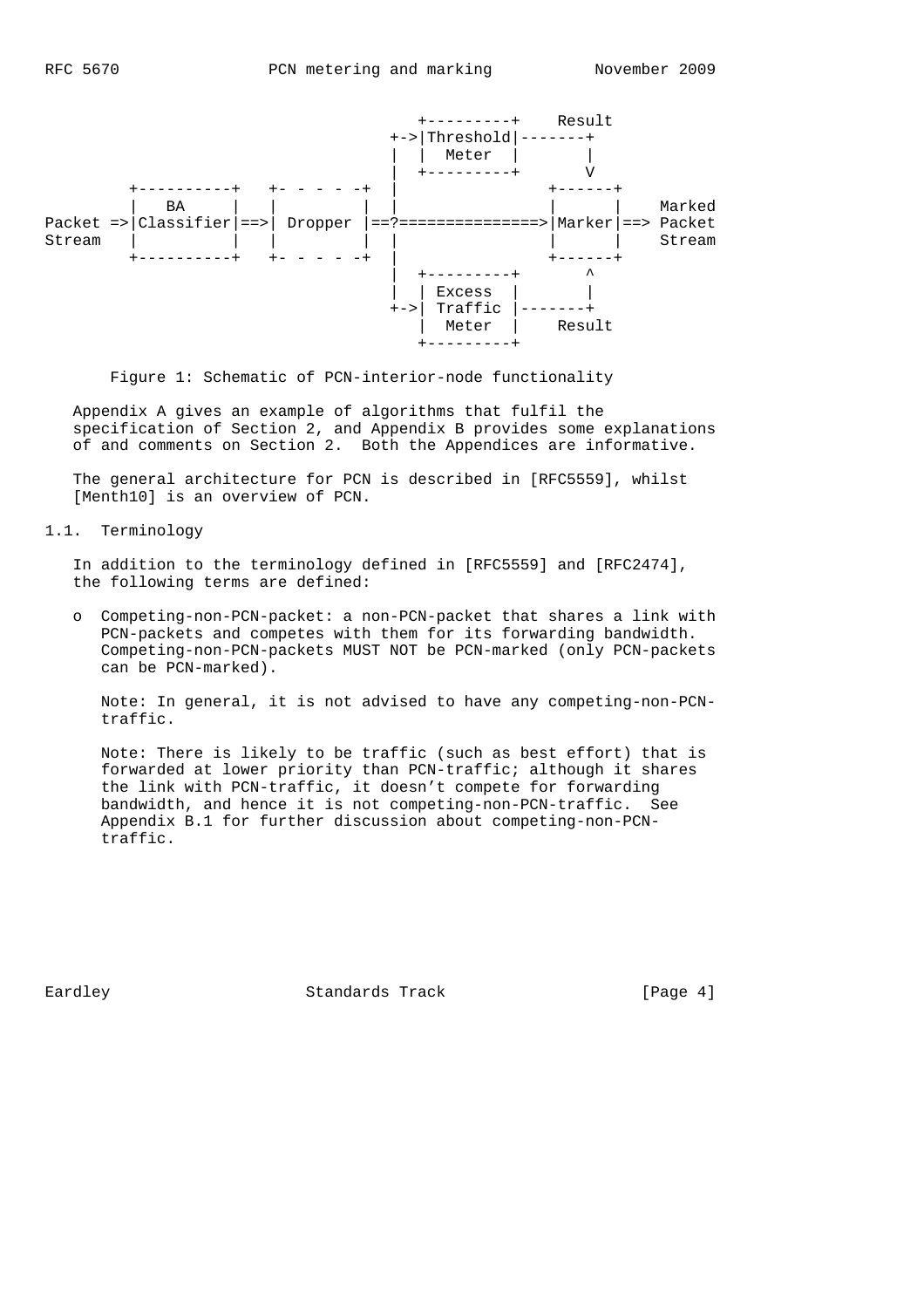o Metered-packet: a packet that is metered by the metering functions specified in Sections 2.3 and 2.4. A PCN-packet MUST be treated as a metered-packet (with the minor exception noted below in Section 2.4). A competing-non-PCN-packet MAY be treated as a metered-packet.

### 1.1.1. Requirements Language

 The key words "MUST", "MUST NOT", "REQUIRED", "SHALL", "SHALL NOT", "SHOULD", "SHOULD NOT", "RECOMMENDED", "MAY", and "OPTIONAL" in this document are to be interpreted as described in RFC 2119 [RFC2119].

### 2. Specified PCN-Metering and -Marking Behaviours

 This section defines the two PCN-metering and -marking behaviours. The descriptions are functional and are not intended to restrict the implementation. The informative Appendices supplement this section.

## 2.1. Behaviour Aggregate Classification Function

 A PCN-node MUST classify a packet as a PCN-packet if the value of its Differentiated Services Code Point (DSCP) and Explicit Congestion Notification (ECN) fields correspond to a PCN-enabled codepoint, as defined in the encoding scheme applicable to the PCN-domain (for example, [RFC5696] defines the baseline encoding). Otherwise, the packet MUST NOT be classified as a PCN-packet.

 A PCN-node MUST classify a packet as a competing-non-PCN-packet if it is not a PCN-packet and it competes with PCN-packets for its forwarding bandwidth on a link.

## 2.2. Dropping Function

 Note: If the PCN-node's queue overflows, then naturally packets are dropped. This section describes additional action.

 On all links in the PCN-domain, dropping MAY be done by first metering all metered-packets to determine if the rate of metered traffic on the link is greater than the rate allowed for such traffic; if the rate of metered-traffic is too high, then drop metered-packets.

If the PCN-node drops PCN-packets, then:

 o PCN-packets that arrive at the PCN-node already excess-traffic marked SHOULD be preferentially dropped.

Eardley **Standards Track** [Page 5]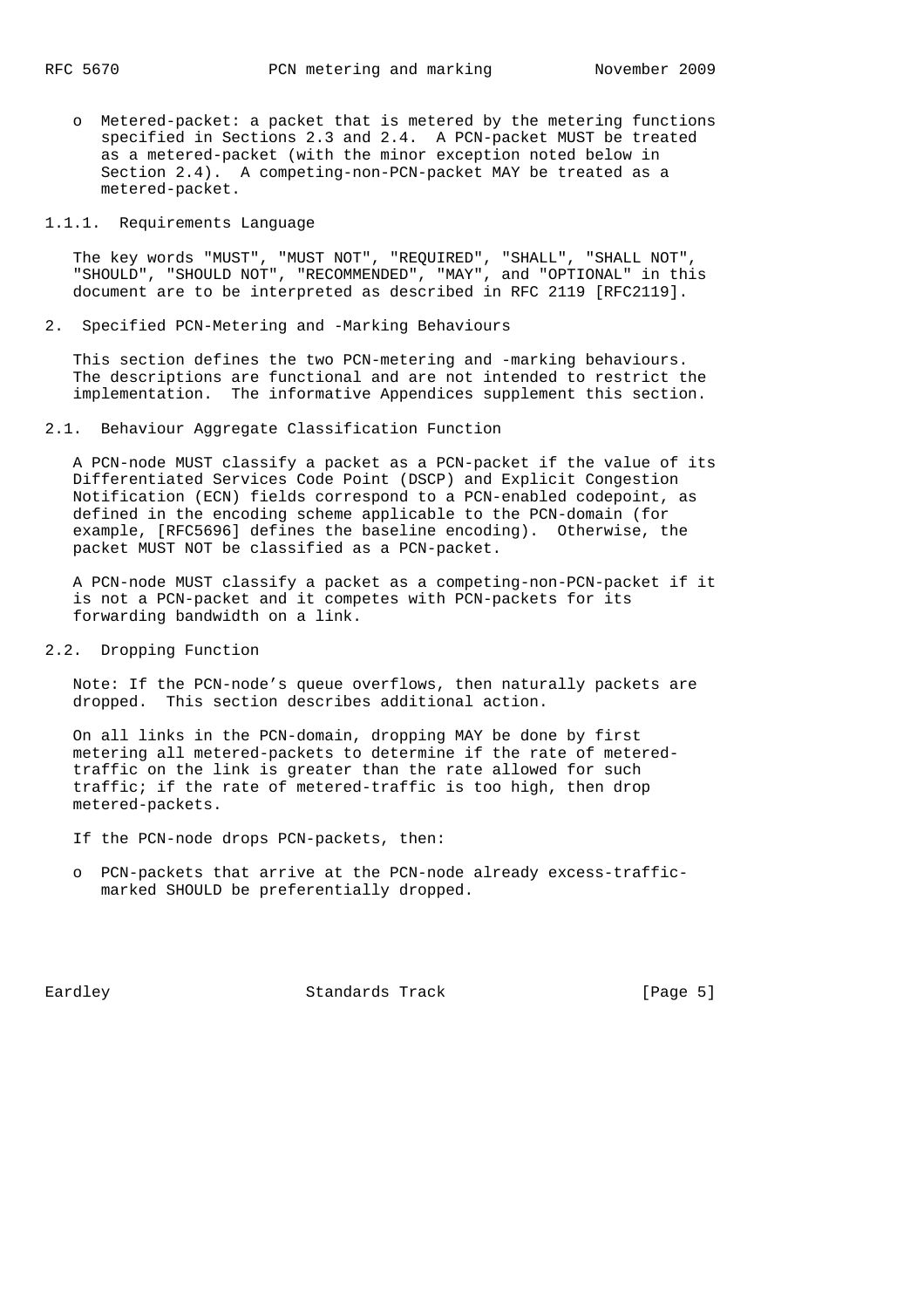- o the PCN-node's excess-traffic-meter SHOULD NOT meter the PCN packets that it drops.
- 2.3. Threshold-Meter Function

 A PCN-node MUST implement a threshold-meter that has behaviour functionally equivalent to the following.

 The meter acts like a token bucket, which is sized in bits and has a configured reference rate (bits per second). The amount of tokens in the token bucket is termed F\_tm. Tokens are added at the reference rate (PCN-threshold-rate), to a maximum value BS tm. Tokens are removed equal to the size in bits of the metered-packet, to a minimum F\_tm = 0. (Explanation of abbreviations: F is short for Fill of the token bucket, BS for bucket size, and tm for threshold-meter.)

 The token bucket has a configured intermediate depth, termed threshold. If F\_tm < threshold, then the meter indicates to the marking function that the packet is to be threshold-marked; otherwise, it does not.

2.4. Excess-Traffic-Meter Function

 A packet SHOULD NOT be metered (by this excess-traffic-meter function) in the following two cases:

- o if the PCN-packet is already excess-traffic-marked on arrival at the PCN-node.
- o if this PCN-node drops the packet.

 Otherwise, the PCN-packet MUST be treated as a metered-packet -- that is, it is metered by the excess-traffic-meter.

 A PCN-node MUST implement an excess-traffic-meter. The excess traffic-meter SHOULD indicate packets to be excess-traffic-marked, independent of their size ("packet size independent marking"); if "packet size independent marking" is not implemented, then the excess-traffic-meter MUST use the "classic" metering behaviour.

 For the "classic" metering behaviour, the excess-traffic-meter has behaviour functionally equivalent to the following.

 The meter acts like a token bucket, which is sized in bits and has a configured reference rate (bits per second). The amount of tokens in the token bucket is termed F\_etm. Tokens are added at the reference rate (PCN-excess-rate), to a maximum value BS\_etm. Tokens are removed equal to the size in bits of the metered-packet, to a minimum

Eardley **Standards Track** [Page 6]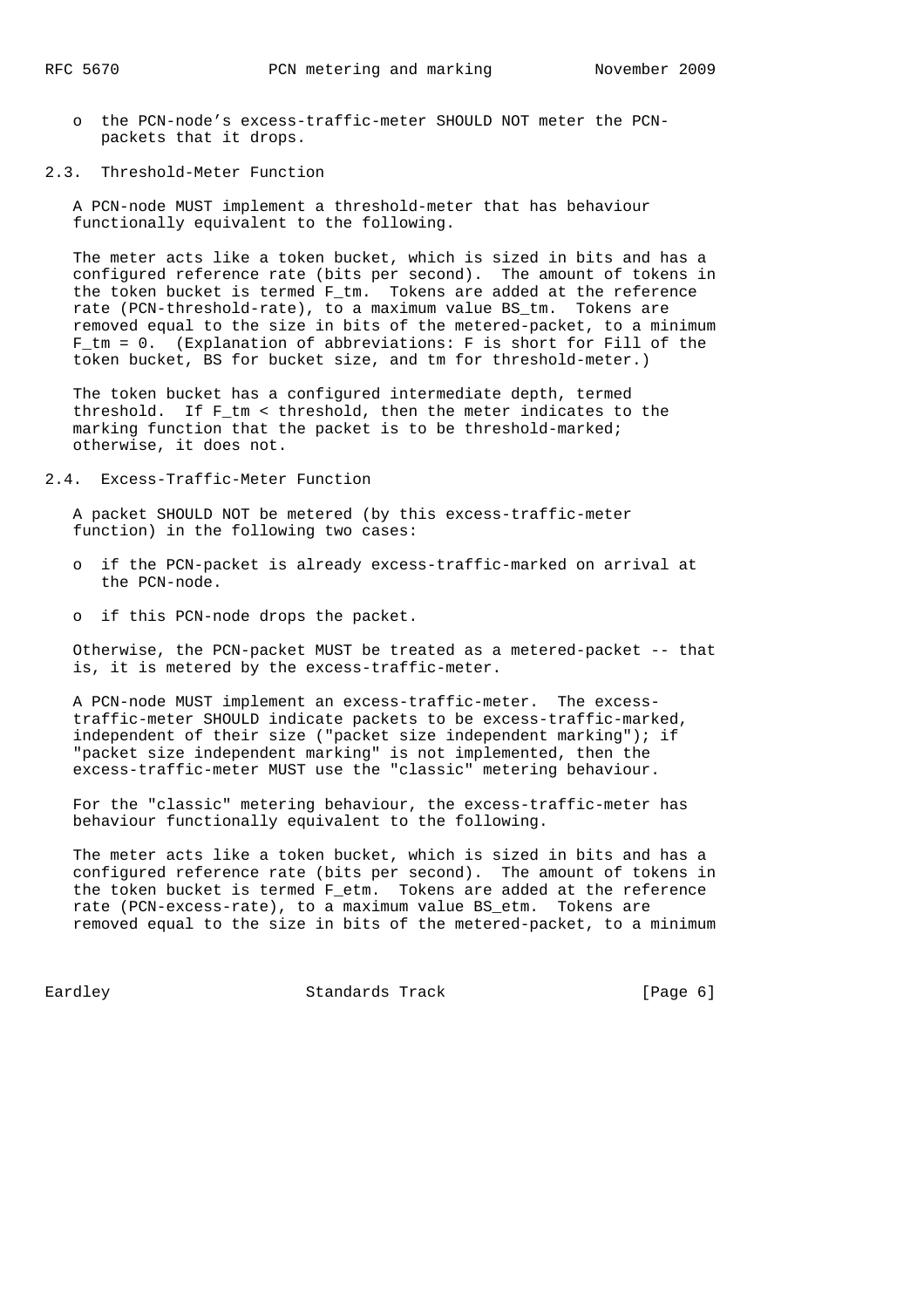$F_{\text{etm}} = 0$ . If the token bucket is empty ( $F_{\text{etm}} = 0$ ), then the meter indicates to the marking function that the packet is to be excess traffic-marked. (Explanation of abbreviations: F is short for Fill of the token bucket, BS for bucket size, and etm for excess-traffic meter.)

 For "packet size independent marking", the excess-traffic-meter has behaviour functionally equivalent to the following.

 The meter acts like a token bucket, which is sized in bits and has a configured reference rate (bits per second). The amount of tokens in the token bucket is termed F etm. Tokens are added at the reference rate (PCN-excess-rate), to a maximum value BS\_etm. If the token bucket is not negative, then tokens are removed equal to the size in bits of the metered-packet (and the meter does not indicate to the marking function that the packet is to be excess-traffic-marked). If the token bucket is negative (F\_etm < 0), then the meter indicates to the marking function that the packet is to be excess-traffic-marked (and no tokens are removed). (Explanation of abbreviations: F is short for Fill of the token bucket, BS for bucket size, and etm for excess-traffic-meter.)

Otherwise, the meter MUST NOT indicate marking.

### 2.5. Marking Function

 A PCN-packet MUST be marked to reflect the metering results by setting its encoding state appropriately, as specified by the specific encoding scheme that applies in the PCN-domain. A consistent choice of encoding scheme MUST be made throughout a PCN domain.

A PCN-node MUST NOT:

- o PCN-mark a packet that is not a PCN-packet;
- o change a non-PCN-packet into a PCN-packet;
- o change a PCN-packet into a non-PCN-packet.

 Note: Although competing-non-PCN-packets MAY be metered, they MUST NOT be PCN-marked.

3. Security Considerations

 It is assumed that all PCN-nodes are PCN-enabled and are trusted for truthful PCN-metering and PCN-marking. If this isn't the case, then there are numerous potential attacks. For instance, a rogue PCN-

Eardley **Standards Track** [Page 7]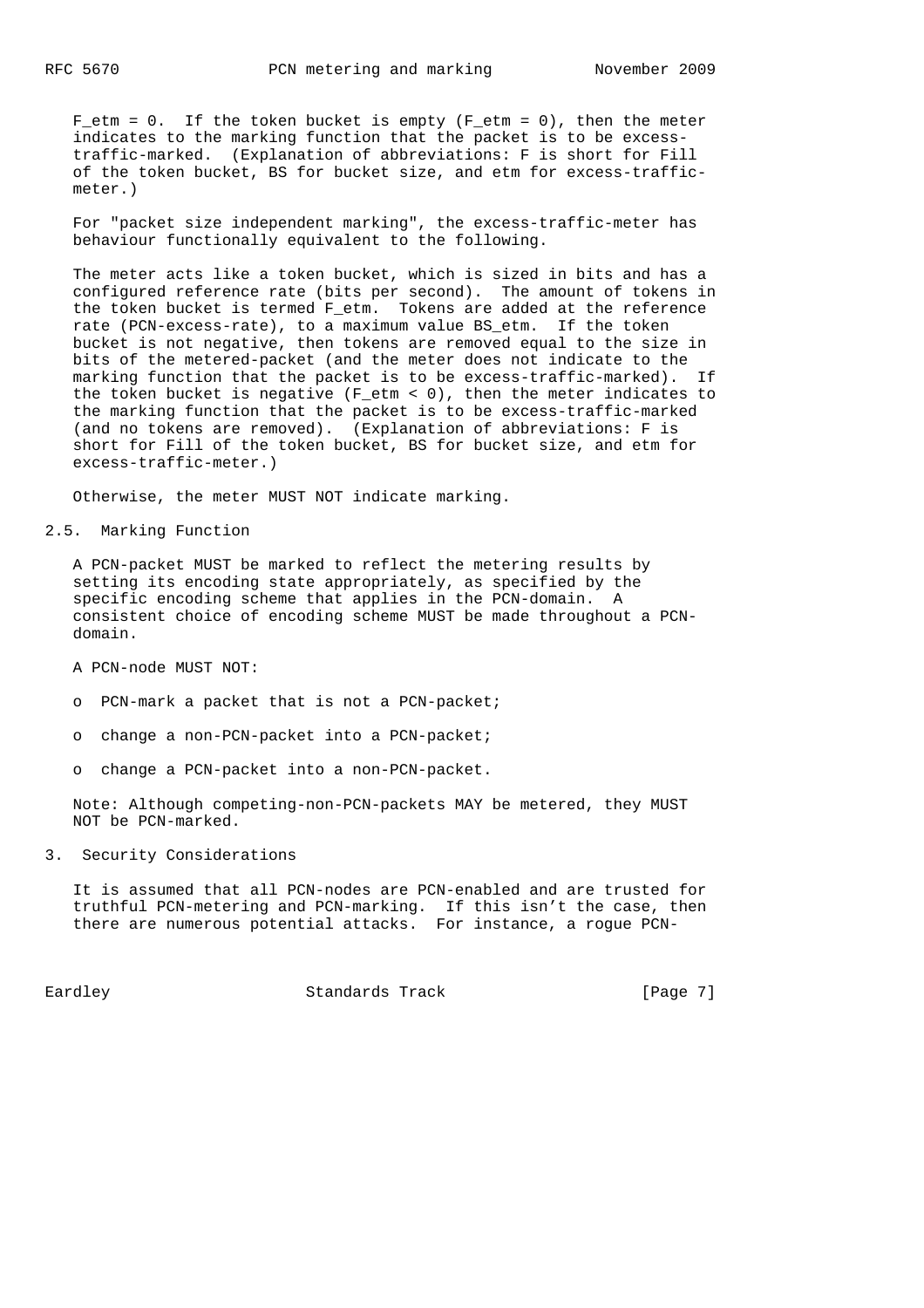interior-node could PCN-mark all packets so that no flows were admitted. Another possibility is that it doesn't PCN-mark any packets, even when it is pre-congested.

 Note that PCN-interior-nodes are not flow-aware. This prevents some security attacks where an attacker targets specific flows in the data plane -- for instance, for Denial-of-Service (DoS) or eavesdropping.

 As regards Security Operations and Management, PCN adds few specifics to the general good practice required in this field [RFC4778]. For example, it may be sensible for a PCN-node to raise an alarm if it is persistently PCN-marking.

Security considerations are further discussed in [RFC5559].

#### 4. Acknowledgements

 This document is the result of extensive collaboration within the PCN WG. Amongst the most active other contributors to the development of the ideas specified in this document have been Jozef Babiarz, Bob Briscoe, Kwok-Ho Chan, Anna Charny, Georgios Karagiannis, Michael Menth, Toby Moncaster, Daisuke Satoh, and Joy Zhang. Appendix A is based on text from Michael Menth.

 This document is a development of [Briscoe06-2]. Its authors are therefore also contributors to this document: Jozef Babiarz, Attila Bader, Bob Briscoe, Kwok-Ho Chan, Anna Charny, Stephen Dudley, Philip Eardley, Georgios Karagiannis, Francois Le Faucheur, Vassilis Liatsos, Dave Songhurst, and Lars Westberg.

 Thanks to those who've made comments on the document: Joe Babiarz, Fred Baker, David Black, Bob Briscoe, Ken Carlberg, Anna Charny, Ralph Droms, Mehmet Ersue, Adrian Farrel, Ruediger Geib, Wei Gengyu, Fortune Huang, Christian Hublet, Ingemar Johansson, Georgios Karagiannis, Alexey Melnikov, Michael Menth, Toby Moncaster, Dimitri Papadimitriou, Tim Polk, Daisuke Satoh, and Magnus Westerlund.

### 5. References

5.1. Normative Reference

 [RFC2119] Bradner, S., "Key words for use in RFCs to Indicate Requirement Levels", BCP 14, RFC 2119, March 1997.

# 5.2. Informative References

 [Baker08] Baker, F., Polk, J., and M. Dolly, "DSCP for Capacity- Admitted Traffic", Work in Progress, November 2008.

Eardley **Standards Track** [Page 8]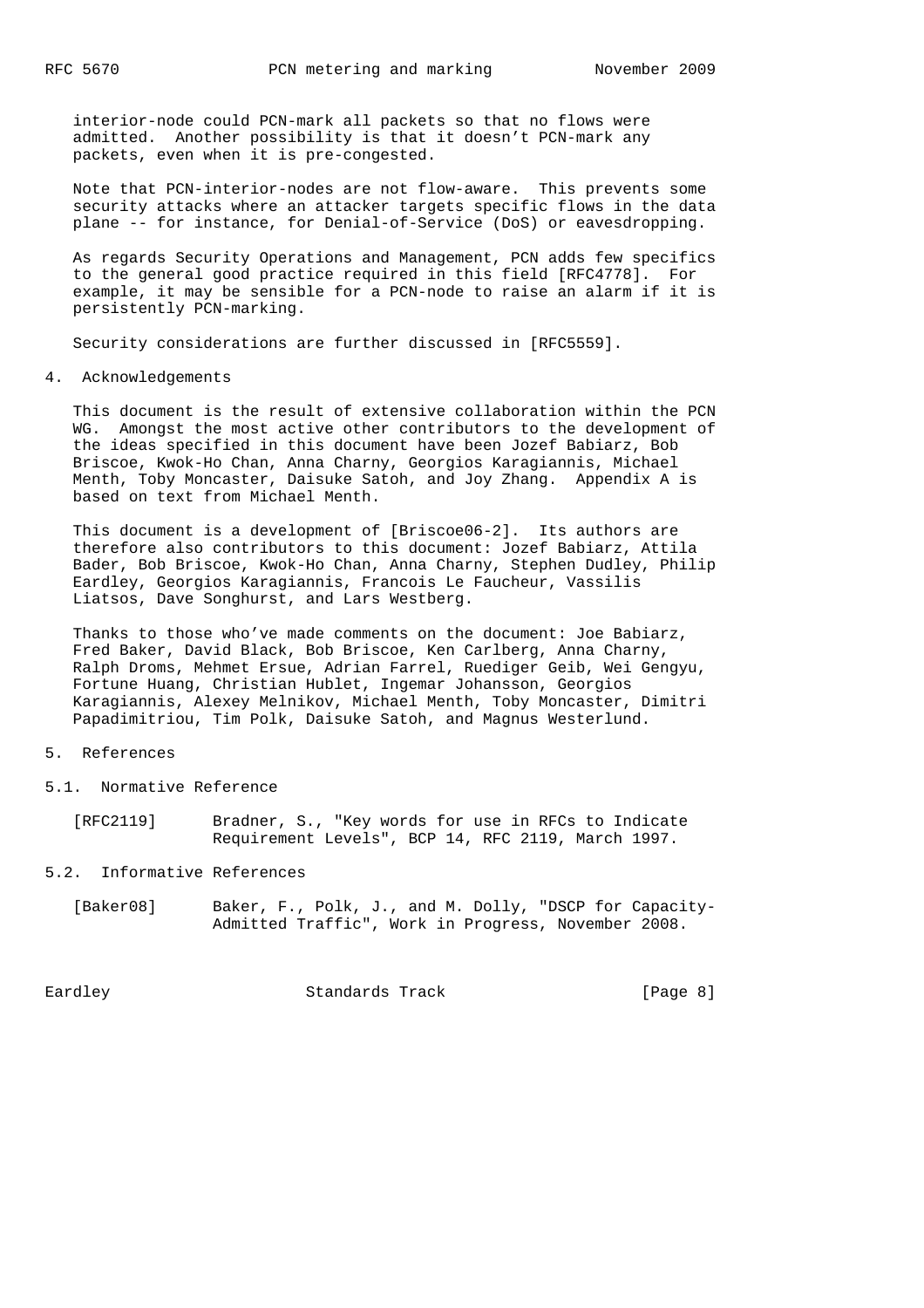- [Briscoe06-1] Briscoe, B., Eardley, P., Songhurst, D., Le Faucheur, F., Charny, A., Babiarz, J., Chan, K., Dudley, S., Karagiannis, G., Bader, A., and L. Westberg, "An edge to-edge Deployment Model for Pre-Congestion Notification: Admission Control over a DiffServ Region", Work in Progress, October 2006.
- [Briscoe06-2] Briscoe, B., Eardley, P., Songhurst, D., Le Faucheur, F., Charny, A., Liatsos, V., Babiarz, J., Chan, K., Dudley, S., Karagiannis, G., Bader, A., and L. Westberg, "Pre-Congestion Notification marking", Work in Progress, October 2006.
- [Briscoe08] Briscoe, B., "Byte and Packet Congestion Notification", Work in Progress, August 2008.
- [Charny07] Charny, A., Babiarz, J., Menth, M., and X. Zhang, "Comparison of Proposed PCN Approaches", Work in Progress, November 2007.
- [Menth10] Menth, M., Lehrieder, F., Briscoe, B., Eardley, P., Moncaster, T., Babiarz, J., Chan, K., Charny, A., Karagiannis, G., Zhang, X., Taylor, T., Satoh, D., and R. Geib, "A Survey of PCN-Based Admission Control and Flow Termination", IEEE Communications Surveys and Tutorials, 2010 (third issue), <http:// www3.informatik.uni-wuerzburg.de/staff/menth/ Publications/papers/Menth08-PCN-Overview.pdf>.
- [RFC2474] Nichols, K., Blake, S., Baker, F., and D. Black, "Definition of the Differentiated Services Field (DS Field) in the IPv4 and IPv6 Headers", RFC 2474, December 1998.
- [RFC2475] Blake, S., Black, D., Carlson, M., Davies, E., Wang, Z., and W. Weiss, "An Architecture for Differentiated Services", RFC 2475, December 1998.
- [RFC3168] Ramakrishnan, K., Floyd, S., and D. Black, "The Addition of Explicit Congestion Notification (ECN) to IP", RFC 3168, September 2001.
- [RFC4778] Kaeo, M., "Operational Security Current Practices in Internet Service Provider Environments", RFC 4778, January 2007.
- [RFC5127] Chan, K., Babiarz, J., and F. Baker, "Aggregation of DiffServ Service Classes", RFC 5127, February 2008.

Eardley **Standards Track** [Page 9]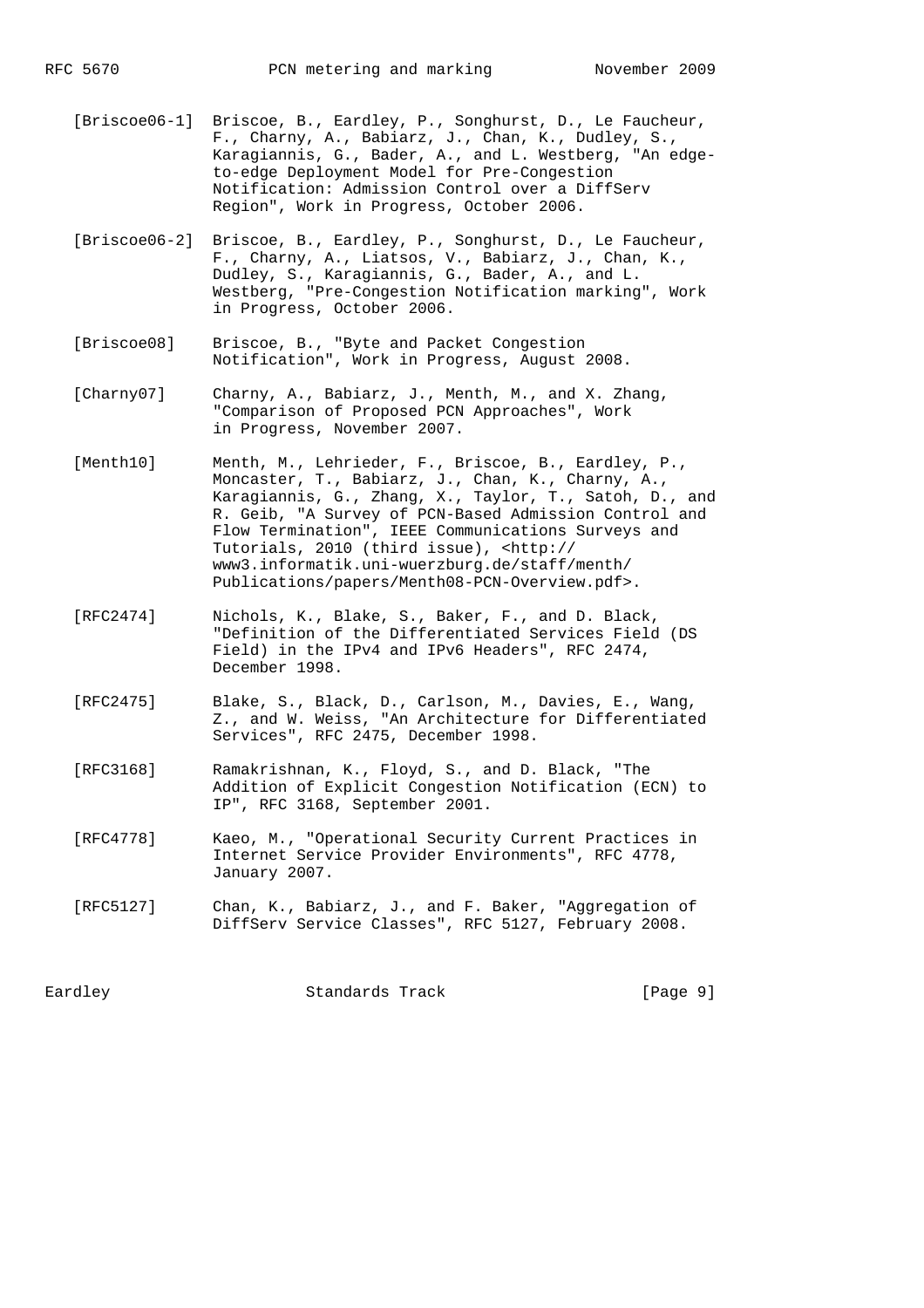- [RFC5559] Eardley, P., "Pre-Congestion Notification (PCN) Architecture", RFC 5559, June 2009.
	- [RFC5696] Moncaster, T., Briscoe, B., and M. Menth, "Baseline Encoding and Transport of Pre-Congestion Information", RFC 5696, November 2009.
	- [Taylor09] Charny, A., Huang, F., Menth, M., and T. Taylor, "PCN Boundary Node Behaviour for the Controlled Load (CL) Mode of Operation", Work in Progress, March 2009.

Eardley Standards Track [Page 10]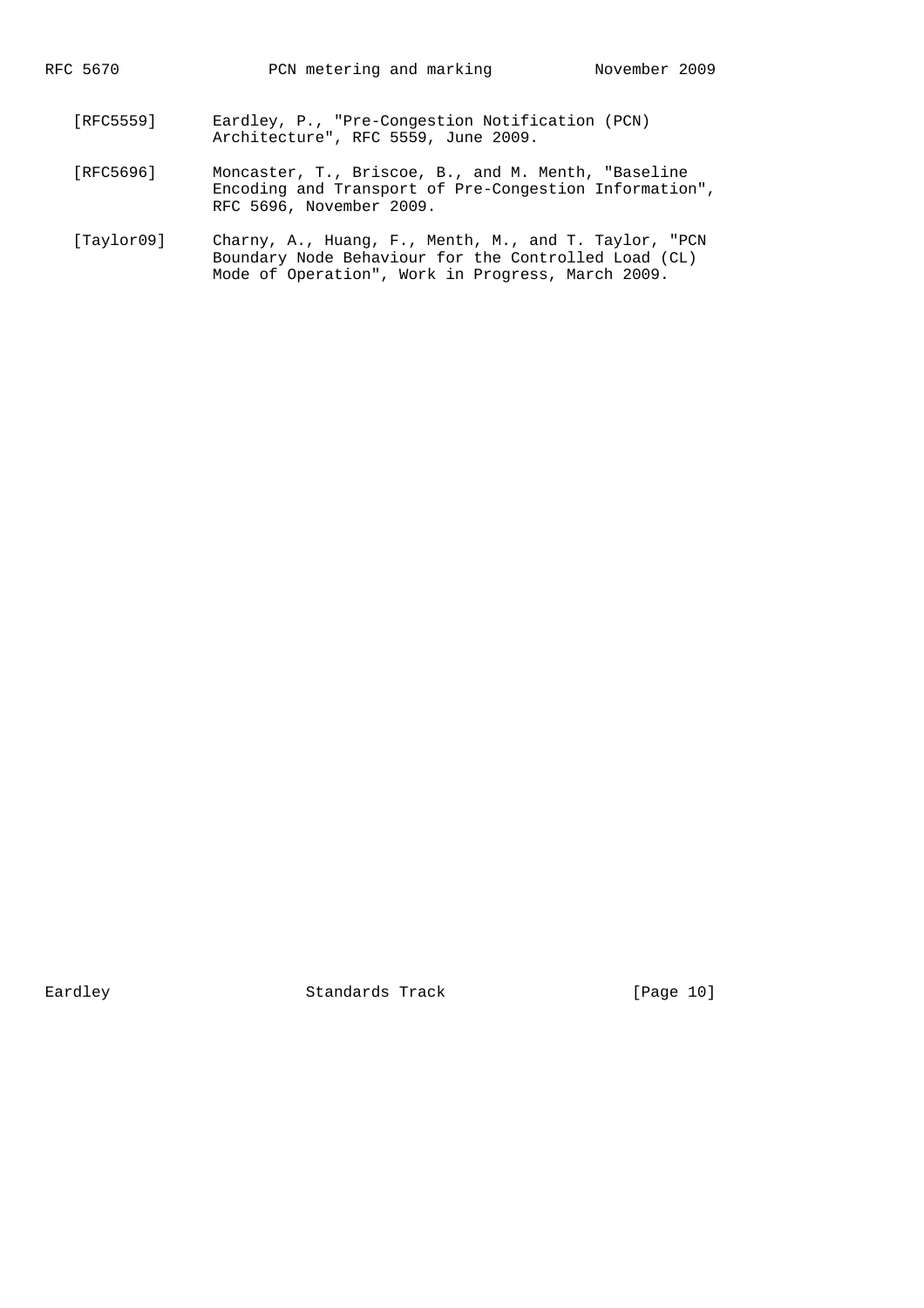Appendix A. Example Algorithms

 Note: This Appendix is informative, not normative. It is an example of algorithms that implement Section 2 and is based on [Charny07] and [Menth10].

 There is no attempt to optimise the algorithms. The metering and marking functions are implemented together. It is assumed that three encoding states are available (one for threshold-marked, one for excess-traffic-marked, and one for not-marked). It is assumed that all metered-packets are PCN-packets and that the link is never overloaded. For excess-traffic-marking, "packet size independent marking" applies.

A.1. Threshold-Metering and -Marking

A token bucket with the following parameters:

- \* PCN-threshold-rate: token rate of token bucket (bits/second)
- \* BS\_tm: depth of token bucket (bits)
- \* threshold: marking threshold of token bucket (bits)
- \* lastUpdate: time the token bucket was last updated (seconds)
- \* F\_tm: amount of tokens in token bucket (bits)

A PCN-packet has the following parameters:

- \* packet\_size: the size of the PCN-packet (bits)
- \* packet\_mark: the PCN encoding state of the packet

In addition there is the parameter:

now: the current time (seconds)

 The following steps are performed when a PCN-packet arrives on a link:

- \* F\_tm = min(BS\_tm, F\_tm + (now lastUpdate) \* PCN-threshold rate); // add tokens to token bucket
- \* F\_tm = max(0, F\_tm packet\_size); // remove tokens from token bucket

Eardley **Standards Track** [Page 11]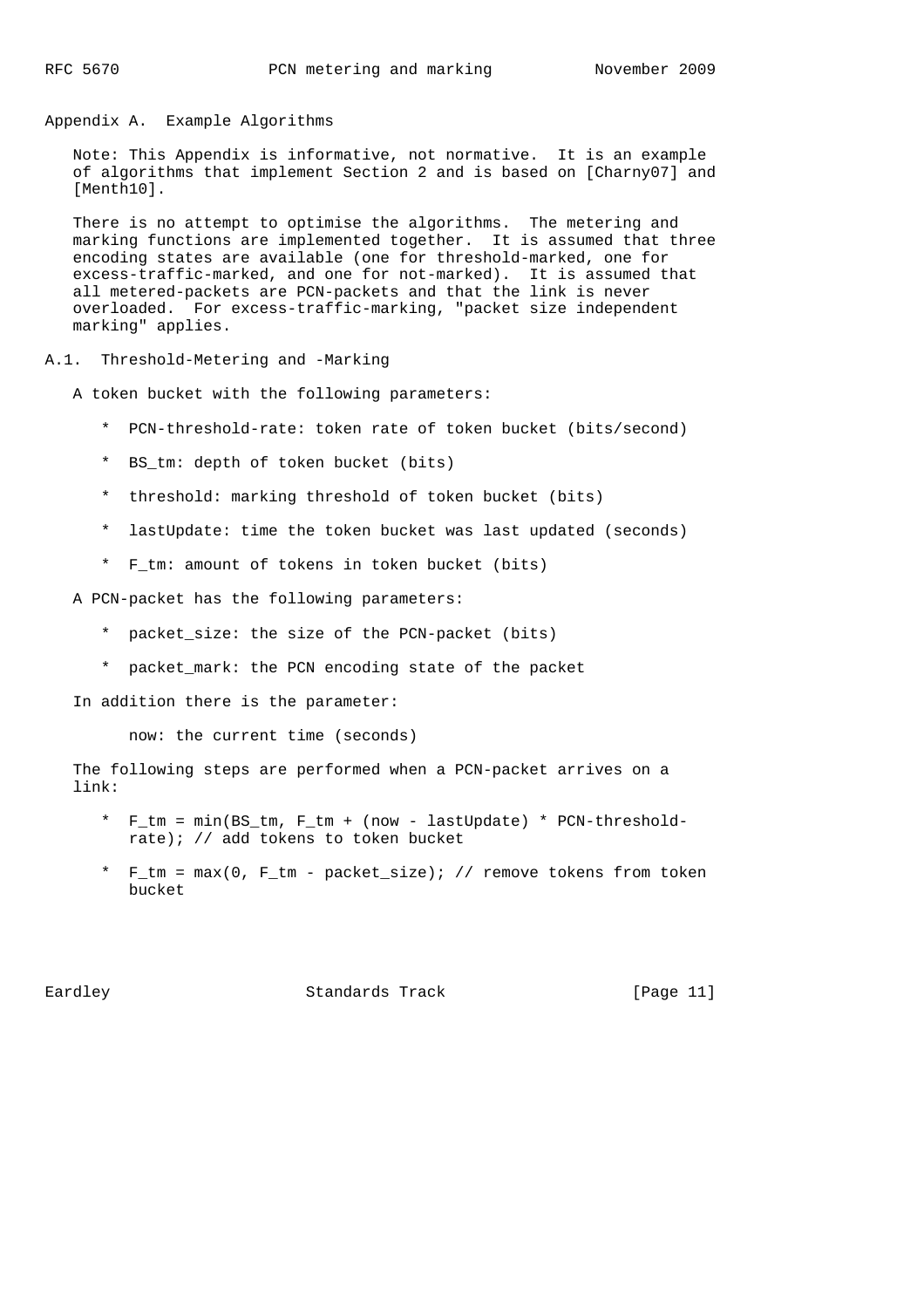- \* if ((F\_tm < threshold) AND (packet\_mark != excess-traffic marked)) then packet\_mark = threshold-marked; // do threshold marking, but don't re-mark packets that are already excess traffic-marked
- \* lastUpdate = now // Note: 'now' has the same value as in step 1
- A.2. Excess-Traffic-Metering and -Marking

A token bucket with the following parameters:

- \* PCN-excess-rate: token rate of token bucket (bits/second)
- \* BS\_etm: depth of TB in token bucket (bits)
- \* lastUpdate: time the token bucket was last updated (seconds)
- \* F\_etm: amount of tokens in token bucket (bits)

A PCN-packet has the following parameters:

- \* packet\_size: the size of the PCN-packet (bits)
- \* packet\_mark: the PCN encoding state of the packet

In addition there is the parameter:

\* now: the current time (seconds)

 The following steps are performed when a PCN-packet arrives on a link:

- \* F\_etm = min(BS\_etm, F\_etm + (now lastUpdate) \* PCN-excess rate); // add tokens to token bucket
- \* if (packet\_mark != excess-traffic-marked) then // do not meter packets that are already excess-traffic-marked
	- + if (F\_etm < 0) then packet\_mark = excess-traffic-marked; // do excess-traffic-marking. The algorithm ensures this is independent of packet size
	- + else F\_etm = F\_etm packet\_size; // remove tokens from token bucket if don't mark packet
- \* lastUpdate = now // Note: 'now' has the same value as in step 1

Eardley **Standards Track** [Page 12]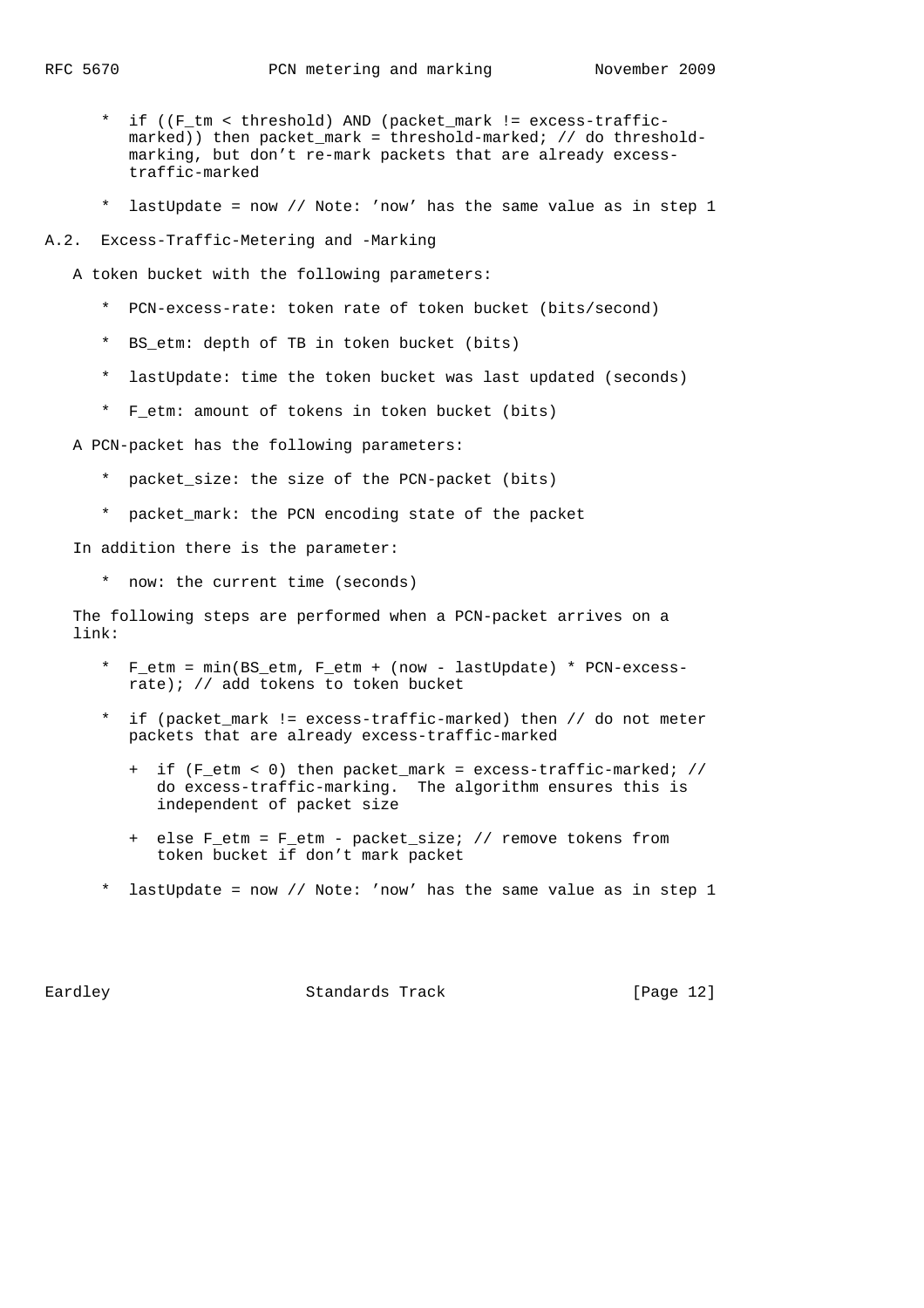Appendix B. Implementation Notes

 Note: This Appendix is informative, not normative. It comments on Section 2, including reasoning about whether MUSTs or SHOULDs are required. For guidance on Operations and Management considerations, please see [RFC5559].

B.1. Competing-Non-PCN-Traffic

 In general, it is not advised to have any competing-non-PCN-traffic, essentially because the unpredictable amount of competing-non-PCN traffic makes the PCN mechanisms less accurate and so reduces PCN's ability to protect the QoS of admitted PCN-flows [RFC5559]. But if there is competing-non-PCN-traffic, then:

- 1. There should be a mechanism to limit it, for example:
	- limit the rate at which competing-non-PCN-traffic can be forwarded on each link in the PCN-domain. One method for achieving this is to queue competing-non-PCN-packets separately from PCN-packets and to limit the scheduling rate of the former. Another method is to drop competing-non-PCN packets in excess of some rate.
	- \* police competing-non-PCN-traffic at the PCN-ingress-nodes, as in the Diffserv architecture, for example. However, Diffserv's static traffic conditioning agreements risk a focused overload of traffic from several PCN-ingress-nodes onto one link.
	- \* by design, it is known that the level of competing-non-PCN traffic is always very small -- perhaps it consists of operator control messages only.
- 2. In general, PCN's mechanisms should take account of competing non-PCN-traffic, in order to improve the accuracy of the decision about whether to admit (or terminate) a PCN-flow. For example:
	- \* competing-non-PCN-traffic contributes to the PCN-meters; competing-non-PCN-packets are treated as metered-packets.
	- \* each PCN-node, on its links: (1) reduces the reference rates (PCN-threshold-rate and PCN-excess-rate), in order to allow 'headroom' for the competing-non-PCN-traffic; (2) limits the maximum forwarding rate of competing-non-PCN-traffic to be less than the 'headroom'. In this case, competing-non-PCN packets are not treated as metered-packets.

Eardley **Standards Track** [Page 13]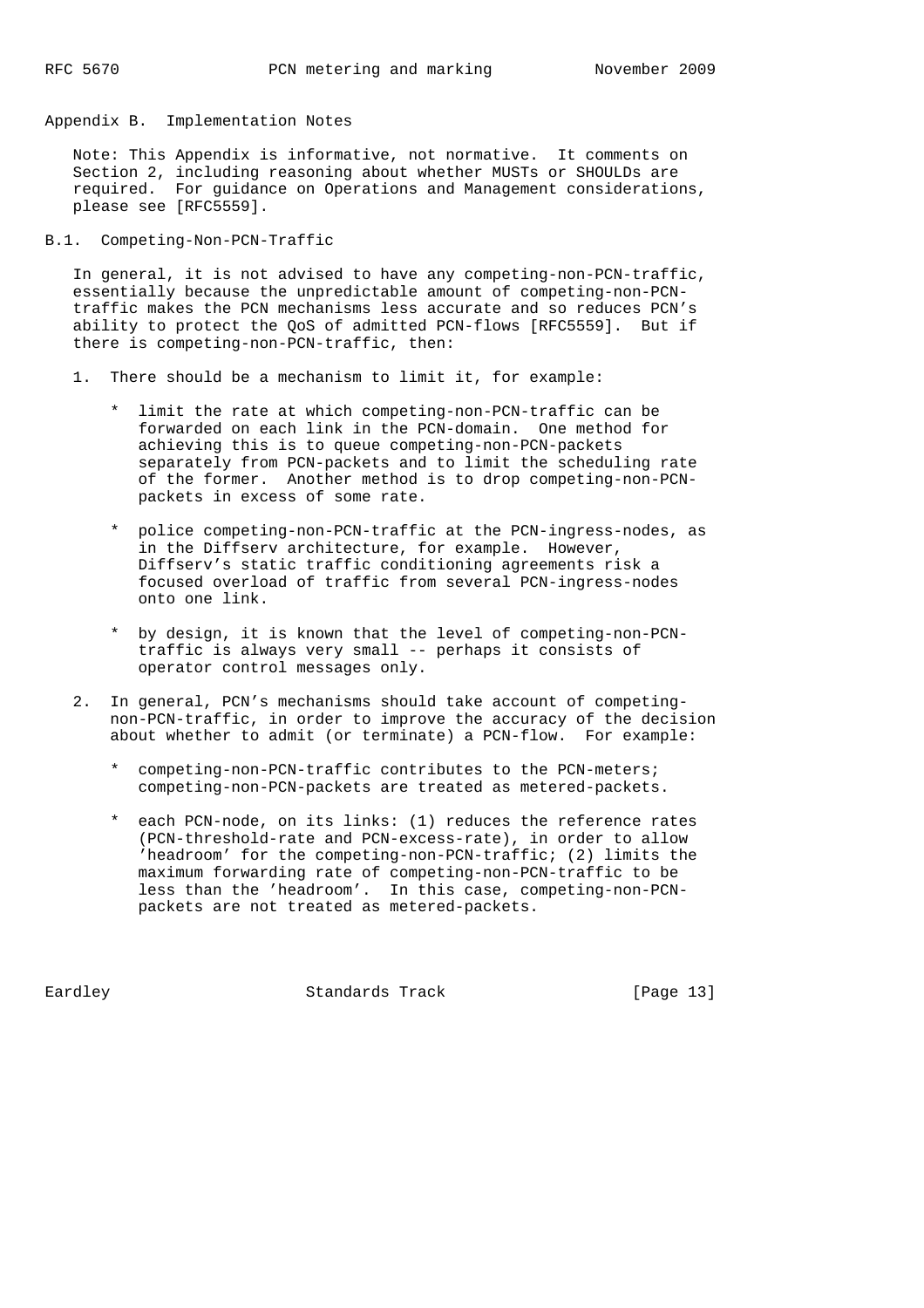3. The operator should decide on appropriate action. Dropping is discussed further in Appendix B.4.

 One specific example of competing-non-PCN-traffic occurs if the PCN compatible Diffserv codepoint is one of those that [Baker08] defines as suitable for use with admission control and there is such non-PCN traffic in the PCN-domain. A similar example could occur for Diffserv codepoints of the Real-Time Treatment Aggregate [RFC5127]. In such cases, PCN-traffic and competing-non-PCN-traffic are distinguished by different values of the ECN field [RFC5696].

 Another example would occur if there is more than one PCN-compatible Diffserv codepoint in a PCN-domain. For instance, suppose there are two PCN-BAs treated at different priorities. Then as far as the lower priority PCN-BA is concerned, the higher priority PCN-traffic needs to be treated as competing-non-PCN-traffic.

## B.2. Scope

 It may be known, for instance by the design of the network topology, that some links can never be pre-congested (even in unusual circumstances, such as after the failure of some links). There is then no need to deploy the PCN-metering and -marking behaviour on those links.

 The meters can be implemented on the ingoing or outgoing interface of a PCN-node. It may be that existing hardware can support only one meter per ingoing interface and one per outgoing interface. Then, for instance, threshold-metering could be run on all the ingoing interfaces and excess-traffic-metering on all the outgoing interfaces; note that the same choice must be made for all the links in a PCN-domain to ensure that the two metering behaviours are applied exactly once for all the links.

 The baseline encoding [RFC5696] specifies only two encoding states (PCN-marked and not-marked). In this case, "excess-traffic-marked" means a packet that is PCN-marked as a result of the excess-traffic meter function, and "threshold-marked" means a packet that is PCN marked as a result of the threshold-meter function. As far as terminology is concerned, this interpretation is consistent with that defined in [RFC5559]. Note that a deployment needs to make a consistent choice throughout the PCN-domain whether PCN-marked is interpreted as excess-traffic-marked or threshold-marked.

 Note that even if there are only two encoding states, it is still required that both the meters are implemented, in order to ease compatibility between equipment and to remove a configuration option and associated complexity. Hardware with limited availability of

Eardley **Standards Track** [Page 14]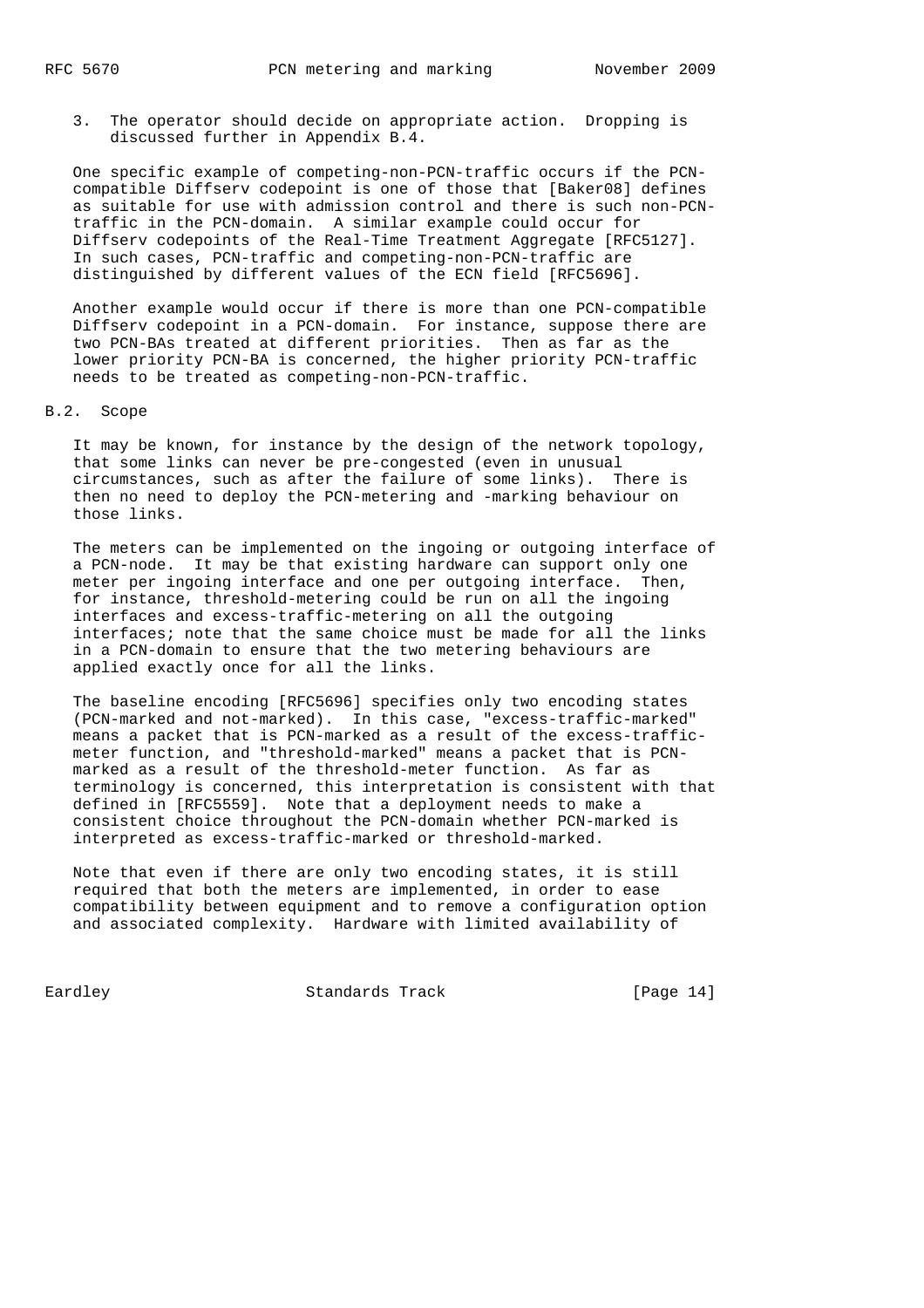token buckets could be configured to run only one of the meters, but it must be possible to enable either meter. Although, in the scenario with two encoding states, indications from one of the meters are ignored by the marking function, they may be logged or acted upon in some other way, for example, by the management system or an explicit signalling protocol; such considerations are out of the scope of this document.

# B.3. Behaviour Aggregate Classification

 Configuration of PCN-nodes will define what values of the DSCP and ECN fields indicate a PCN-packet in a particular PCN-domain. For instance, [RFC5696] defines the baseline encoding.

 Configuration will also define what values of the DSCP and ECN fields indicate a competing-non-PCN-packet in a particular PCN-domain.

# B.4. Dropping

 The objective of the dropping function is to minimise the queueing delay suffered by metered-traffic at a PCN-node, since PCN-traffic (and perhaps competing-non-PCN-traffic) is expected to be inelastic traffic generated by real-time applications. In practice, it would be defined as exceeding a specific traffic profile, typically based on a token bucket.

 If there is no competing-non-PCN-traffic, then it is not expected that the dropping function is needed, since PCN's flow admission and termination mechanisms limit the amount of PCN-traffic. Even so, it still might be implemented as a back stop against misconfiguration of the PCN-domain, for instance.

 If there is competing-non-PCN-traffic, then the details of the dropping function will depend on how the router's implementation handles the two sorts of traffic:

- 1. a common queue for PCN-traffic and competing-non-PCN-traffic, with a traffic conditioner for the competing-non-PCN-traffic; or
- 2. separate queues, in which case the amount of competing-non-PCN traffic can be limited by limiting the rate at which the scheduler (for the competing-non-PCN-traffic) forwards packets.

(The discussion here is based on that in [Baker08].)

Eardley **Standards Track** [Page 15]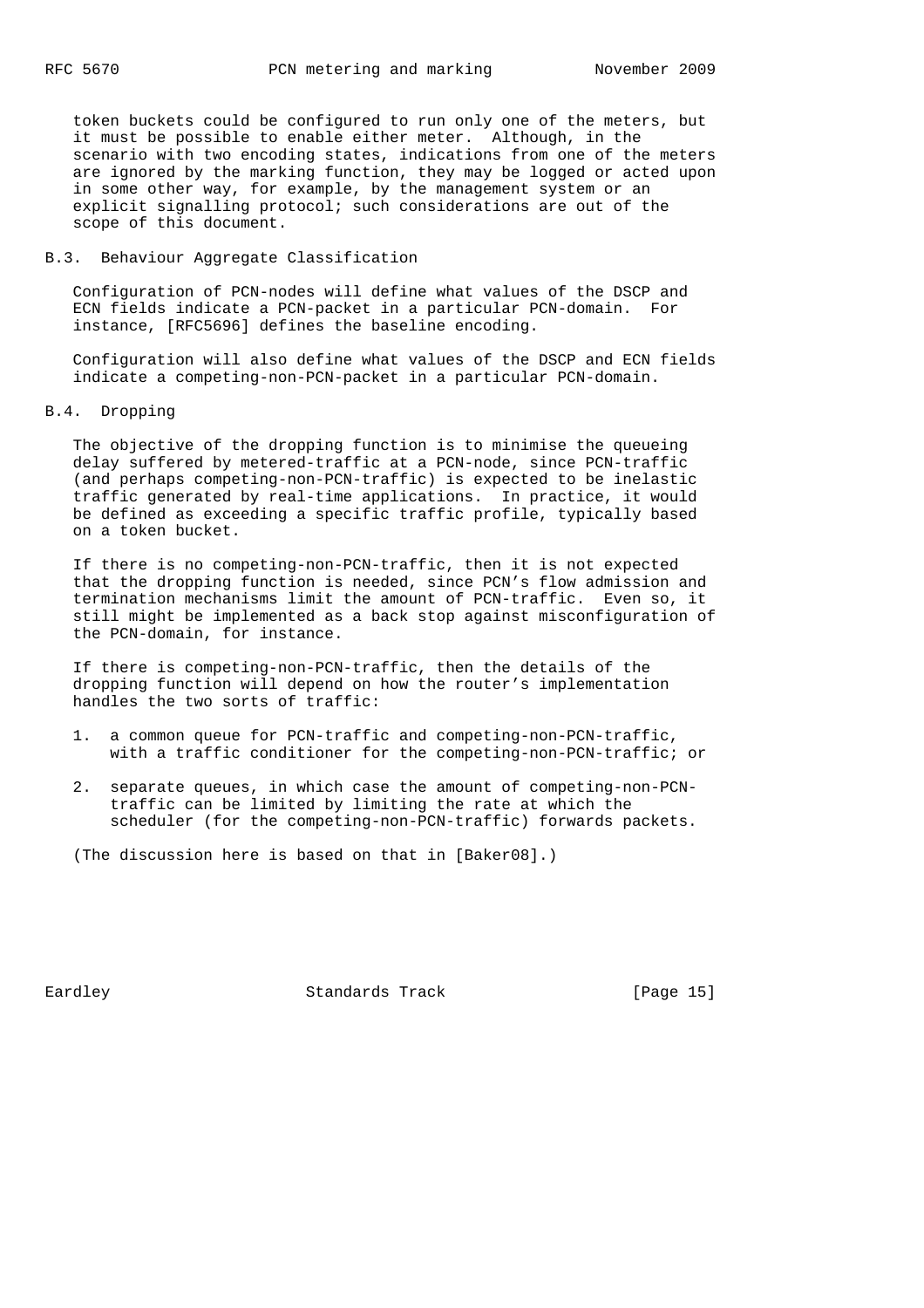Note that only dropping of packets is allowed. Downgrading of packets to a lower priority BA is not allowed (see Appendix B.7), since it would lead to packet mis-ordering. Shaping ("the process of delaying packets" [RFC2475]) is not suitable if the traffic comes from real-time applications.

 Preferential dropping of competing-non-PCN-traffic: In general, it is reasonable for competing-non-PCN-traffic to get harsher treatment than PCN-traffic (that is, competing-non-PCN packets are preferentially dropped) because PCN's flow admission and termination mechanisms are stronger than the mechanisms that are likely to be applied to the competing-non-PCN-traffic. The PCN mechanisms also mean that a dropper should not be needed for the PCN-traffic.

 Preferential dropping of excess-traffic-marked packets: Section 2.2 specifies, "If the PCN-node drops PCN-packets, then ... PCN-packets that arrive at the PCN-node already excess traffic-marked SHOULD be preferentially dropped". In brief, the reason is that, with the "controlled load" edge behaviour [Taylor09], this avoids over-termination in the event of multiple bottlenecks in the PCN-domain [Charny07]. A fuller explanation is as follows. The optimal dropping behaviour depends on the particular edge behaviour [Menth10]. A single dropping behaviour is defined, as it is simpler to standardise, implement, and operate. The standardised dropping behaviour is at least adequate for all edge behaviours (and good for some), whereas others are not (for example, with tail dropping, far too much traffic may be terminated with the "controlled load" edge behaviour, in the event of multiple bottlenecks in the PCN-domain [Charny07]). The dropping behaviour is defined as a 'SHOULD', rather than a 'MUST', in recognition that other dropping behaviour may be preferred in particular circumstances, for example: (1) with the "marked flow" termination edge behaviour, preferential dropping of unmarked packets may be better [Menth10]; (2) tail dropping may make PCN marking behaviour easier to implement on current routers.

 Exactly what "preferentially dropped" means is left to the implementation. It is also left to the implementation what to do if there are no excess-traffic-marked PCN-packets available at a particular instant.

 Section 2.2 also specifies, "the PCN-node's excess-traffic-meter SHOULD NOT meter the PCN-packets that it drops." This avoids over termination [Menth10]. Effectively, it means that the dropping function (if present) should be done before the meter functions - which is natural.

Eardley Standards Track [Page 16]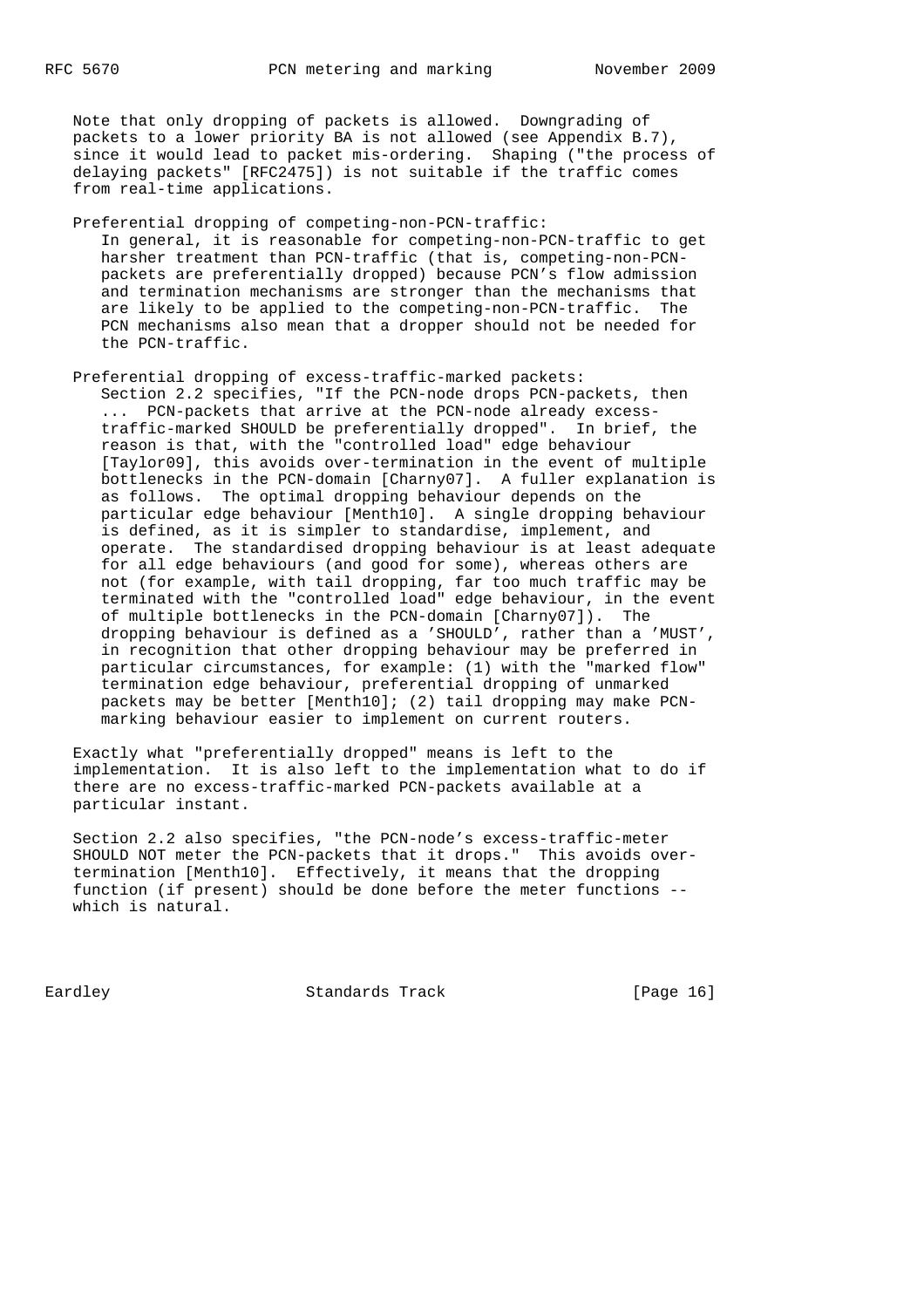# B.5. Threshold-Metering

 The description is in terms of a 'token bucket with threshold' (which [Briscoe06-1] views as a virtual queue). However, the description is not intended to standardise implementation.

 The reference rate of the threshold-meter (PCN-threshold-rate) is configured at less than the rate allocated to the PCN-traffic class. Also, the PCN-threshold-rate is less than, or possibly equal to, the PCN-excess-rate.

Section 2.3 specifies, "If F  $tm < th$  threshold, then the meter indicates to the marking function that the packet is to be threshold-marked; otherwise, it does not." Note that a PCN-packet is marked without explicit additional bias for the packet's size.

 The behaviour must be functionally equivalent to the description in Section 2.3. "Functionally equivalent" means the observable 'black box' behaviour is the same or very similar, for example, if either precisely the same set of packets is marked or if the set is shifted by one packet. It is intended to allow implementation freedom over matters such as:

- o whether tokens are added to the token bucket at regular time intervals or only when a packet is processed.
- o whether the new token bucket depth is calculated before or after it is decided whether to PCN-mark the packet. The effect of this is simply to shift the sequence of marks by one packet.
- o when the token bucket is very nearly empty and a packet arrives larger than F\_tm, then the precise change in F\_tm is up to the implementation. For instance:
	- \* set F\_tm = 0 and indicate threshold-mark to the marking function.
	- \* check whether F\_tm < threshold and if it is, then indicate threshold-mark to the marking function; then set F\_tm = 0.
	- \* leave F\_tm unaltered and indicate threshold-mark to the marking function.
- o similarly, when the token bucket is very nearly full and a packet arrives larger than (BS\_tm - F\_tm), then the precise change in F\_tm is up to the implementation.

Eardley **Standards Track** [Page 17]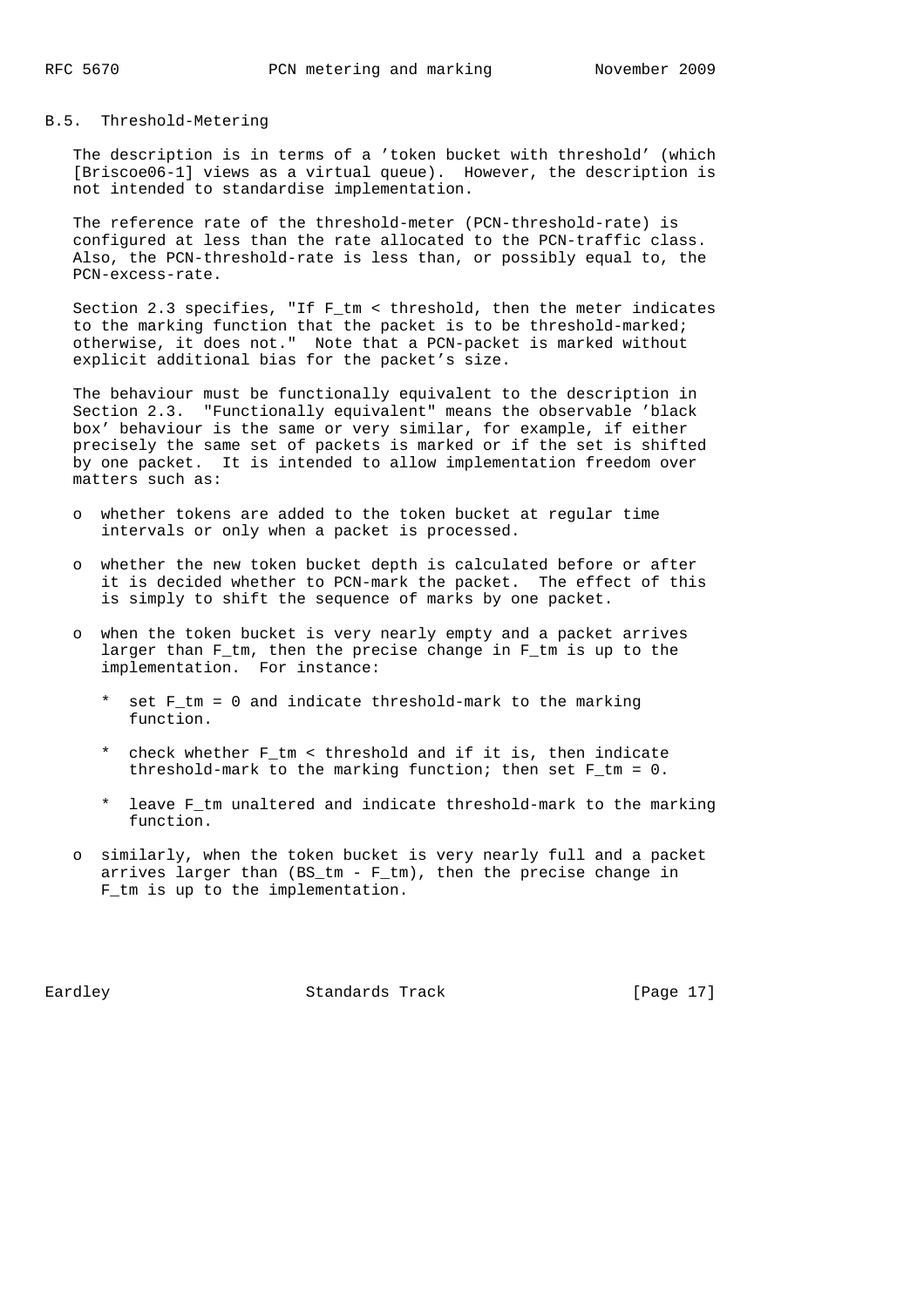Note that all PCN-packets, even if already marked, are metered by the threshold-meter function (unlike the excess-traffic-meter function), because all packets should contribute to the decision whether there is room for a new flow.

B.6. Excess-Traffic-Metering

 The description is in terms of a token bucket, however the implementation is not standardised.

 The reference rate of the excess-traffic-meter (PCN-excess-rate) is configured at less than (or possibly equal to) the rate allocated to the PCN-traffic class. Also, the PCN-excess-rate is greater than, or possibly equal to, the PCN-threshold-rate.

 As in Section B.5, "functionally equivalent" allows some implementation flexibility, for example, the exact algorithm when the token bucket is very nearly empty or very nearly full.

 Section 2.4 specifies, "A packet SHOULD NOT be metered (by this excess-traffic-meter function) ... if the packet is already excess traffic-marked on arrival at the PCN-node". This avoids over termination (with some edge behaviours) in the event that the PCN traffic passes through multiple bottlenecks in the PCN-domain [Charny07]. Note that an implementation could determine whether the packet is already excess-traffic-marked as an integral part of its BA classification function. The behaviour is defined as a 'SHOULD NOT', rather than a 'MUST NOT', because it may be slightly harder to implement than a metering function that is blind to previous packet markings.

 Section 2.4 specifies, "A packet SHOULD NOT be metered (by this excess-traffic-meter function) ... if this PCN-node drops the packet." This avoids over-termination [Menth10]. (A similar statement could also be made for the threshold-meter function but is irrelevant, as a link that is overloaded will already be substantially pre-congested and hence threshold-marking all packets.) It seems natural to perform the dropping function before the metering functions, although for some equipment it may be harder to implement; hence, the behaviour is defined as a 'SHOULD NOT', rather than a 'MUST NOT'.

 "Packet size independent marking" -- excess-traffic-marking that is independent of packet size -- is specified as a 'SHOULD' rather than a 'MUST' in Section 2.4 because it may be slightly harder for some equipment to implement, and the impact of not doing so is undesirable but moderate (sufficient traffic is terminated, but flows with large packets are more likely to be terminated). With the "classic"

Eardley **Standards Track** [Page 18]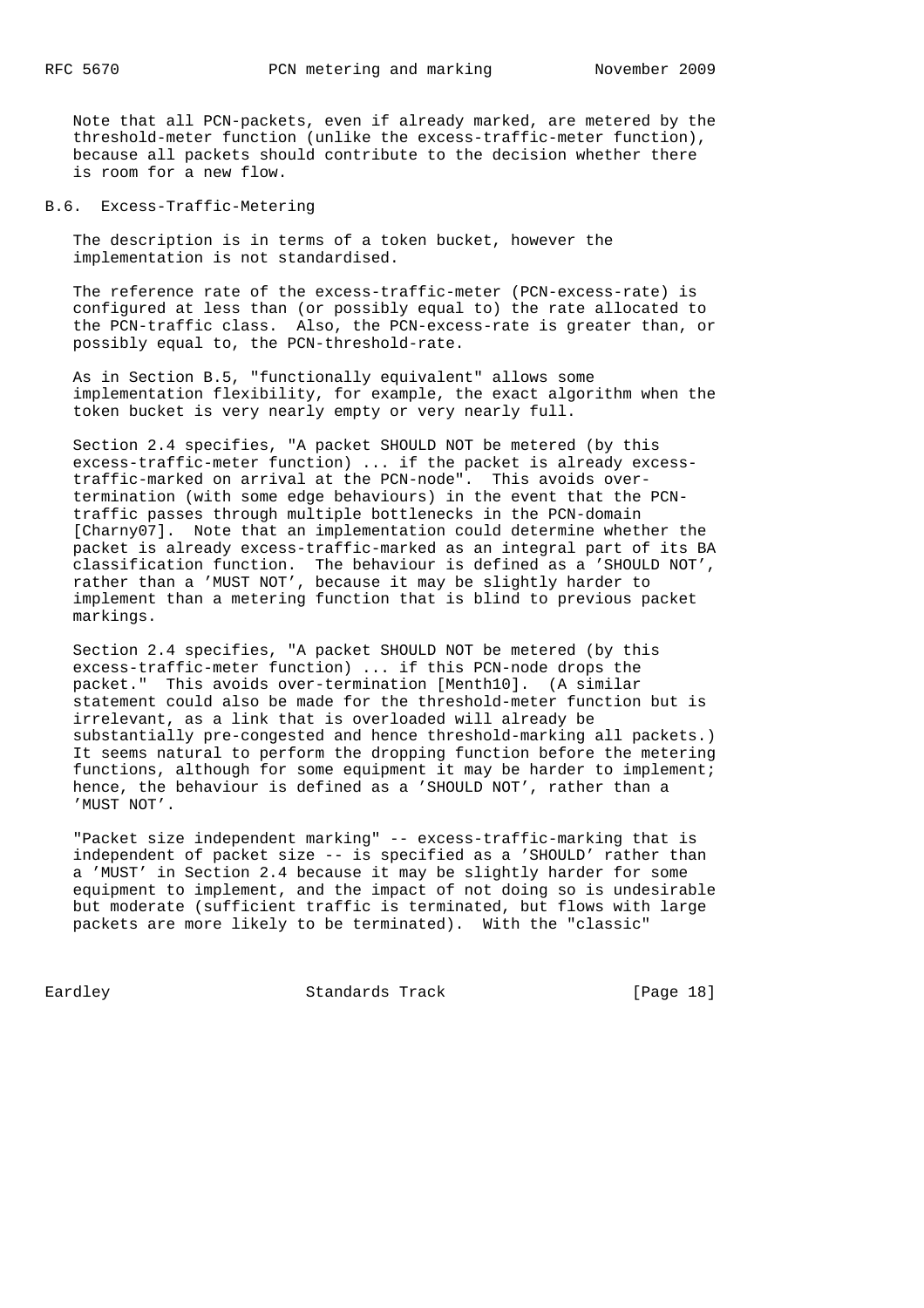excess-traffic-meter behaviour, large packets are more likely to be excess-traffic-marked than small packets (because packets are marked if the number of tokens in the token bucket is smaller than the packet size). This means that, with some edge behaviours, flows with large packets are more likely to be terminated than flows with small packets ([Briscoe08], [Menth10]). "Packet size independent marking" can be achieved by a small modification of the "classic" excess traffic-meter. The number of tokens in the bucket can become negative; if this number is negative at a packet's arrival, the packet is marked; otherwise, the amount of tokens equal to the packet size is removed from the bucket. Note that with "packet size independent marking", either the packet is marked or tokens are removed -- never both. Hence, the token bucket cannot become more negative than the maximum packet size on the link. The algorithm described in Appendix A implements this behaviour.

 Note that BS\_etm is independent of BS\_tm, F\_etm is independent of F\_tm (except in that a packet can change both), and the two configured rates (PCN-excess-rate and PCN-threshold-rate) are independent (except that PCN-excess-rate >= PCN-threshold-rate).

### B.7. Marking

 Section 2.5 defines, "A PCN-node MUST NOT ...change a PCN-packet into a non-PCN-packet". This means that a PCN-node is not allowed to downgrade a PCN-packet into a lower priority Diffserv BA (hence, downgrading is not allowed as an alternative to dropping).

 Section 2.5 defines, "A PCN-node MUST NOT ...PCN-mark a packet that is not a PCN-packet". This means that in the scenario where competing-non-PCN-packets are treated as metered-packets, a meter may indicate a packet is to be PCN-marked, but the marking function knows it cannot be marked. It is left open to the implementation exactly what to do in this case; one simple possibility is to mark the next PCN-packet. Note that unless the PCN-packets are a large fraction of all the metered-packets, the PCN mechanisms may not work well.

 Although the metering functions are described separately from the marking function, they can be implemented in an integrated fashion.

Eardley **Standards Track** [Page 19]